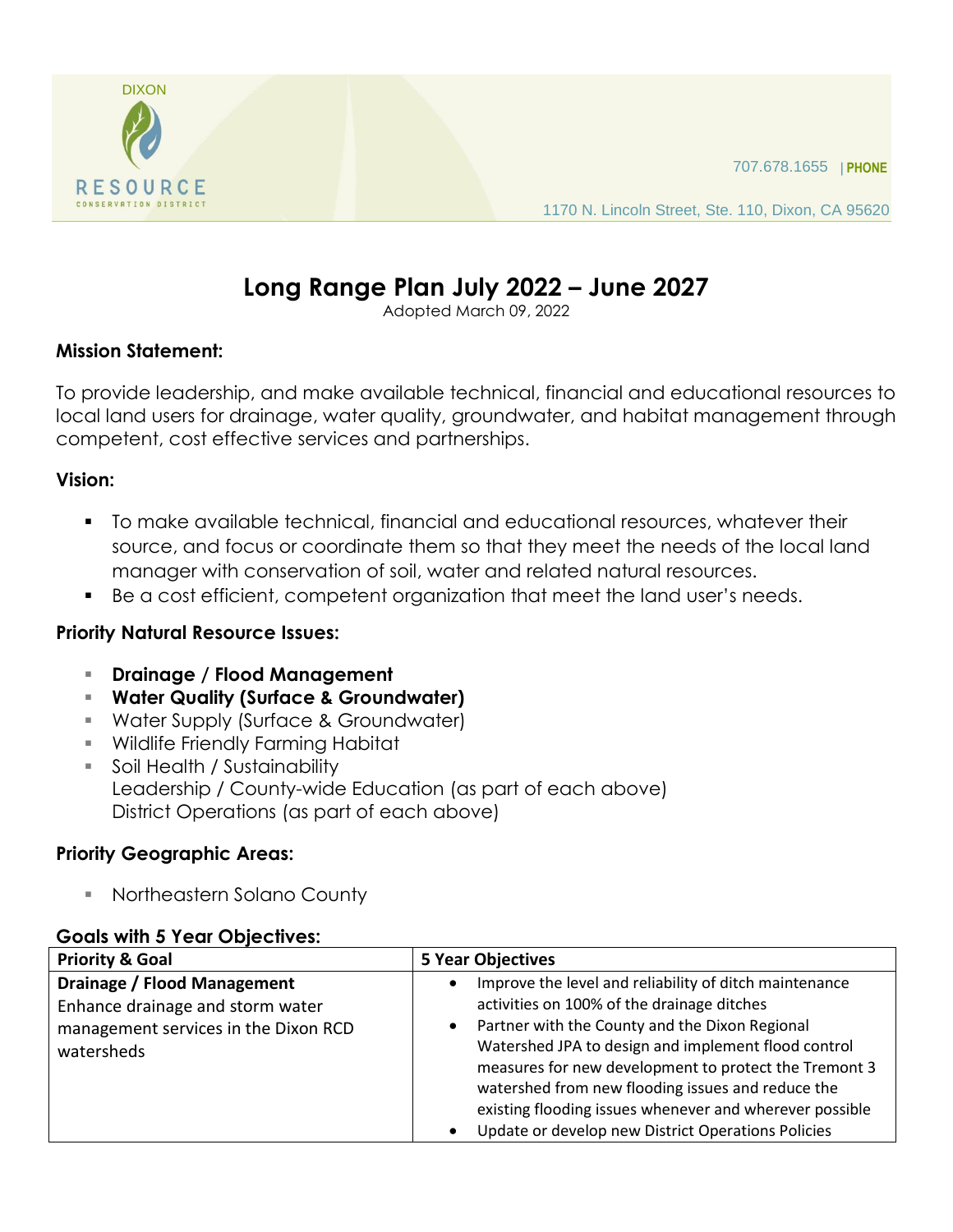|                                                                      | Develop a landowner guide that defines the nature and<br>$\bullet$<br>level of drainage services<br>Develop a technical review of and protocol for installing<br>and managing native vegetation in District ditches<br>Explore joint maintenance possibilities with other local<br>districts to improve the quality and quantity of |
|----------------------------------------------------------------------|-------------------------------------------------------------------------------------------------------------------------------------------------------------------------------------------------------------------------------------------------------------------------------------------------------------------------------------|
|                                                                      | maintenance activities in a cost effective manner<br>Define District's role in regional storm water runoff<br>$\bullet$                                                                                                                                                                                                             |
|                                                                      | management                                                                                                                                                                                                                                                                                                                          |
| <b>Water Quality</b><br>Protect and improve water quality in eastern | Continue to manage the Dixon / Solano RCD Water Quality<br>$\bullet$<br>Coalition's implementation of the Irrigated Lands                                                                                                                                                                                                           |
| Solano County through education and                                  | Regulatory Program (ILRP)                                                                                                                                                                                                                                                                                                           |
| assistance                                                           | Maintain current participation levels in excess of 95%,<br>while striving to achieve 100% participation through<br>outreach to non-participants                                                                                                                                                                                     |
|                                                                      | Through education and outreach, convey the current                                                                                                                                                                                                                                                                                  |
|                                                                      | status of water quality issues, monitoring results, and                                                                                                                                                                                                                                                                             |
|                                                                      | demonstrate appropriate management practices to                                                                                                                                                                                                                                                                                     |
|                                                                      | improve water quality to 100% of the irrigated land<br>owners                                                                                                                                                                                                                                                                       |
|                                                                      | Eliminate existing surface water quality management plans                                                                                                                                                                                                                                                                           |
|                                                                      | through education and outreach to encourage the                                                                                                                                                                                                                                                                                     |
|                                                                      | implementation of appropriate management practices<br>If possible, provide appropriately and cost effectively                                                                                                                                                                                                                       |
|                                                                      | integration of the groundwater quality trend monitoring<br>with the Sustainable Groundwater Agency's future<br>monitoring                                                                                                                                                                                                           |
|                                                                      | Assist landowners/growers to maintain compliance in the                                                                                                                                                                                                                                                                             |
|                                                                      | least cumbersome most cost effective way possible                                                                                                                                                                                                                                                                                   |
|                                                                      | Assist landowners/growers with new requirements (e.g.<br>drinking water well sampling)                                                                                                                                                                                                                                              |
| <b>Water Supply (Surface &amp; Groundwater)</b>                      | Provide continued support for the Solano County                                                                                                                                                                                                                                                                                     |
| Support improved water conservation,                                 | Agricultural Water Conservation Committee efforts to                                                                                                                                                                                                                                                                                |
| efficiency and reuse with growers,                                   | increase water efficiency programs and practices<br>Partner with local, State and Federal agencies to                                                                                                                                                                                                                               |
| landowners and partner agencies to identify                          | demonstrate and convey the benefits of water                                                                                                                                                                                                                                                                                        |
| and implement management practices                                   | conservation practices                                                                                                                                                                                                                                                                                                              |
|                                                                      | Participate in the Solano Sub-basin Groundwater                                                                                                                                                                                                                                                                                     |
|                                                                      | Sustainability Agency to represent the current and future                                                                                                                                                                                                                                                                           |
|                                                                      | groundwater users interest                                                                                                                                                                                                                                                                                                          |
|                                                                      | Include storm water capture and groundwater recharge in                                                                                                                                                                                                                                                                             |
|                                                                      | the regional flood control projects                                                                                                                                                                                                                                                                                                 |
| <b>Wildlife Friendly Farming Habitat</b>                             | Through ongoing outreach identify land managers who are<br>$\bullet$                                                                                                                                                                                                                                                                |
| In partnership with local, State and Federal                         | interested in developing habitat projects                                                                                                                                                                                                                                                                                           |
| agencies identify, plan and implement                                | Assist land managers, in partnership with Solano RCD and<br>NRCS, to plan and implement habitat projects                                                                                                                                                                                                                            |
| habitat or conservation plans and projects                           | Provide assistance to local, State and Federal agencies to                                                                                                                                                                                                                                                                          |
| with land managers and communities to                                | understand and foster the implementation of habitat                                                                                                                                                                                                                                                                                 |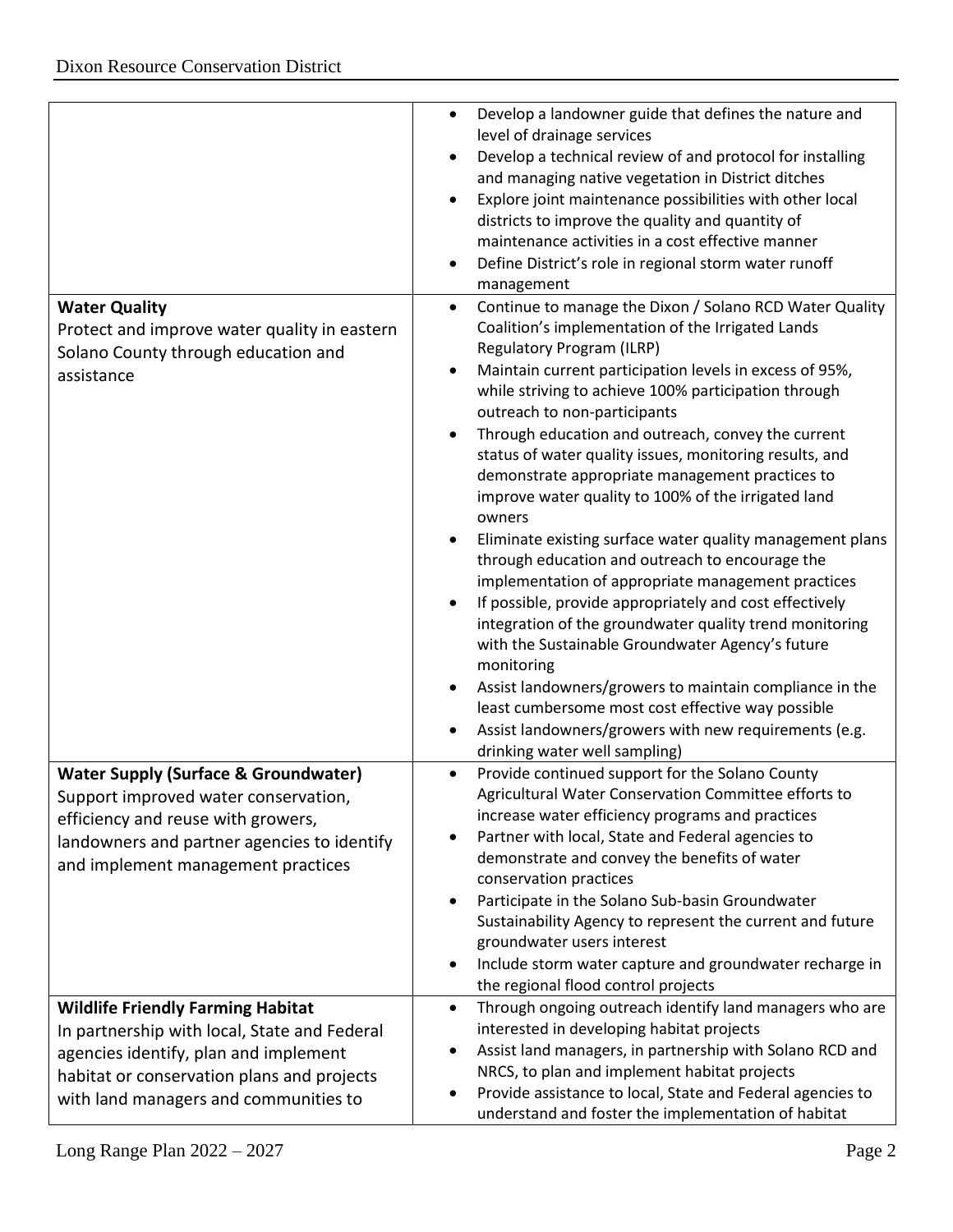| protect or restore habitat that benefits      | projects and agricultural practices that co-exist with an                |
|-----------------------------------------------|--------------------------------------------------------------------------|
| natural resources and agricultural operations | intensive agricultural region                                            |
|                                               | Refine the design and cost analysis for existing and future<br>$\bullet$ |
|                                               | grass waterway projects                                                  |
| Soil Health / Sustainability                  | Work to identify landowners willing to implement and<br>$\bullet$        |
| In partnership with local, State and Federal  | demonstrate the benefits of sustainable practices (cover                 |
| agencies identify, plan and implement         | crops, hedgerows, etc.) while seeking to quantify the                    |
| habitat or conservation plans and projects    | benefits and costs (including installation and maintenance)              |
| with land managers and communities to         | for the agronomic, drainage, flood control water quality,                |
| demonstrate the benefits of holistic resource | water quantity, groundwater recharge, soil fertility and                 |
| management                                    | wildlife habitat                                                         |
|                                               | Work to identify possible funding for pilot projects                     |
| Leadership / County-wide Education            | Contact all new landowners<br>$\bullet$                                  |
| Educate land managers, elected officials and  | Look for existing venues of communication and use them<br>$\bullet$      |
| the public regarding resource management      | Wider distribution to elected officials of current                       |
| methods and rationale                         | publications                                                             |
|                                               | Continue to partner with other agencies and organizations<br>$\bullet$   |
|                                               | of political influence                                                   |
| <b>District Operations</b>                    | Update and/or develop RCD policies and procedures<br>$\bullet$           |
| Achieve a diverse, competent staff and board  | Develop District Manager and Director handbooks<br>٠                     |
| that can efficiently manage the District and  | Continued financial stability<br>$\bullet$                               |
| that is effectively linked with regional      | Consider staff and resource sharing agreements or joint                  |
| partners                                      | management opportunities with other local agencies                       |
|                                               | Complete Durable Collaboration Agreement with Solano<br>$\bullet$        |
|                                               | RCD that formalizes partnership                                          |
|                                               | Expand Associate Board Member Program to broaden                         |
|                                               | advisory perspectives and provide succession planning                    |

# **Emerging Issues:**

Development impacts to District facilities, regional drainage and local agriculture New Programs and Potential Fees for Groundwater Sustainability Plan, Nitrate Management Zones

New drinking water well sampling requirements

Differing opinions on standards of service

Flood Control (State/Federal): Need to track and participate in the State and Federal objectives in the Yolo Bypass, such as the Yolo Bypass expansion

Habitat Projects (local/State/Federal): Need to track and participate in the State and Federal objectives in the Yolo Bypass / Cache Slough, such as the Fish Passage and Habitat creation

Climate Change/Carbon Sequestration/Soil Health: Track and participate in State and Federal efforts and programs to encourage and fund landowners adoption of practices to implement practices that will contribute to meeting the State's Climate goals. The State is hoping to participate with local RCDs to assist them with:

- CDFA's State Water Efficiency and Enhancement Program
- CDFA's Healthy Soils Initiative